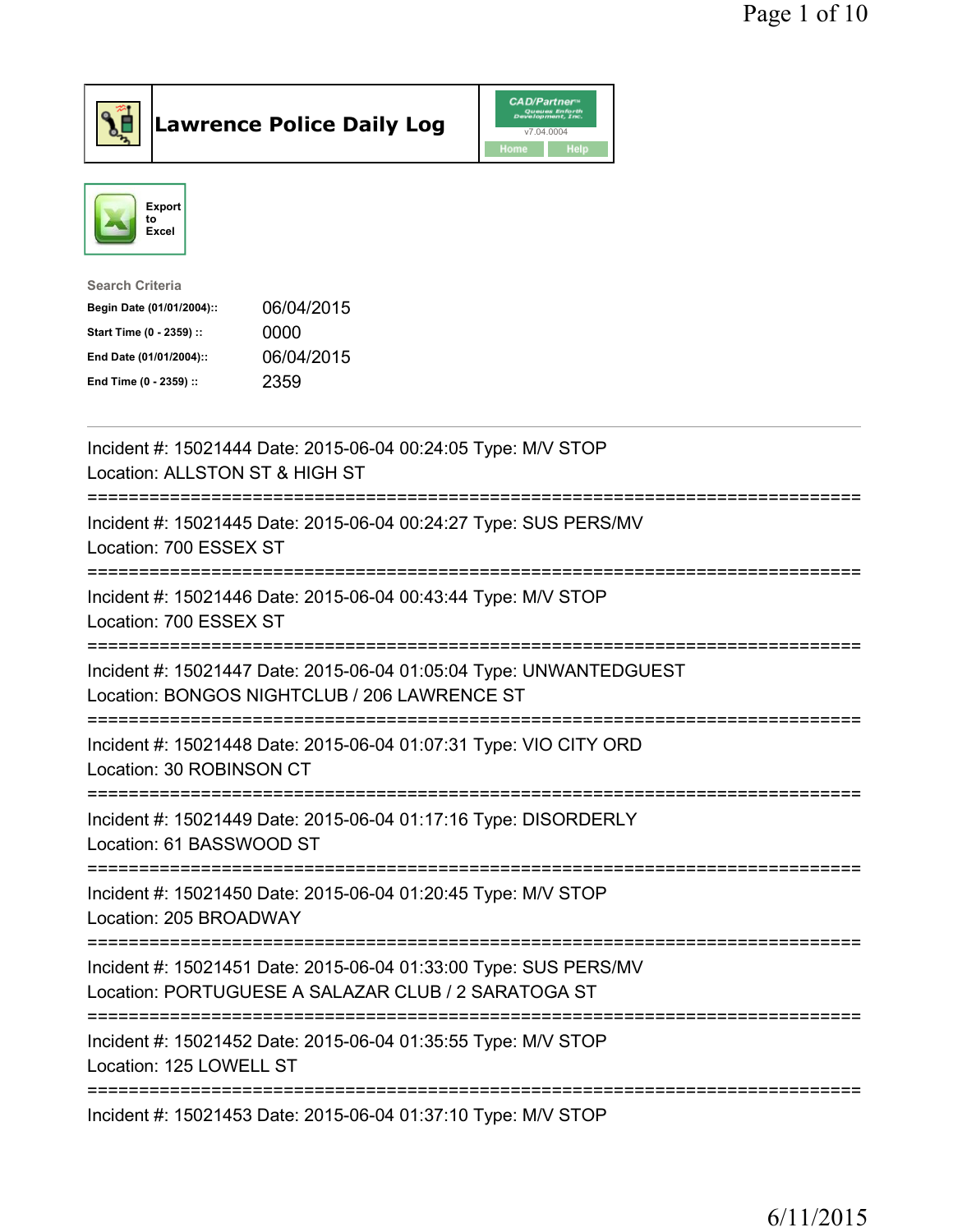| Location: HALLENAN AV & MAURICE AV                                                                                                      |
|-----------------------------------------------------------------------------------------------------------------------------------------|
| Incident #: 15021454 Date: 2015-06-04 01:48:53 Type: CK WELL BEING<br>Location: HAVERHILL ST & WEST ST<br>:============================ |
| Incident #: 15021455 Date: 2015-06-04 01:57:29 Type: DISTURBANCE<br>Location: 7ELEVEN / 360 BROADWAY                                    |
| Incident #: 15021456 Date: 2015-06-04 02:05:26 Type: ALARMS<br>Location: UNITED AUTO / 29 CARVER ST<br>:==========================      |
| Incident #: 15021457 Date: 2015-06-04 03:17:44 Type: ROBBERY ARMED<br>Location: 445 ESSEX ST                                            |
| Incident #: 15021458 Date: 2015-06-04 03:26:00 Type: B&E/MV/PROG<br>Location: 75 BASSWOOD ST                                            |
| Incident #: 15021459 Date: 2015-06-04 03:41:14 Type: MV/BLOCKING<br>Location: 26 ATKINSON ST                                            |
| Incident #: 15021460 Date: 2015-06-04 04:38:59 Type: M/V STOP<br>Location: COMMON ST & LAWRENCE ST                                      |
| Incident #: 15021461 Date: 2015-06-04 06:05:30 Type: UNWANTEDGUEST<br>Location: 9 CAMELLA TEOLI WY                                      |
| Incident #: 15021462 Date: 2015-06-04 06:14:57 Type: M/V STOP<br>Location: BUTLER ST & MARGIN ST                                        |
| Incident #: 15021463 Date: 2015-06-04 06:36:45 Type: M/V STOP<br>Location: FOSTER ST & SALEM ST                                         |
| Incident #: 15021464 Date: 2015-06-04 06:57:16 Type: M/V STOP<br>Location: MARLBORO ST & S UNION ST                                     |
| Incident #: 15021465 Date: 2015-06-04 07:12:44 Type: ALARMS<br>Location: SPANISH GROCERY STORE / 49 WALNUT ST                           |
| Incident #: 15021466 Date: 2015-06-04 07:29:28 Type: M/V STOP<br>Location: MARKET ST & SALEM ST                                         |
| Incident #: 15021467 Date: 2015-06-04 07:36:33 Type: M/V STOP<br>Location: MERRIMACK ST & S BROADWAY                                    |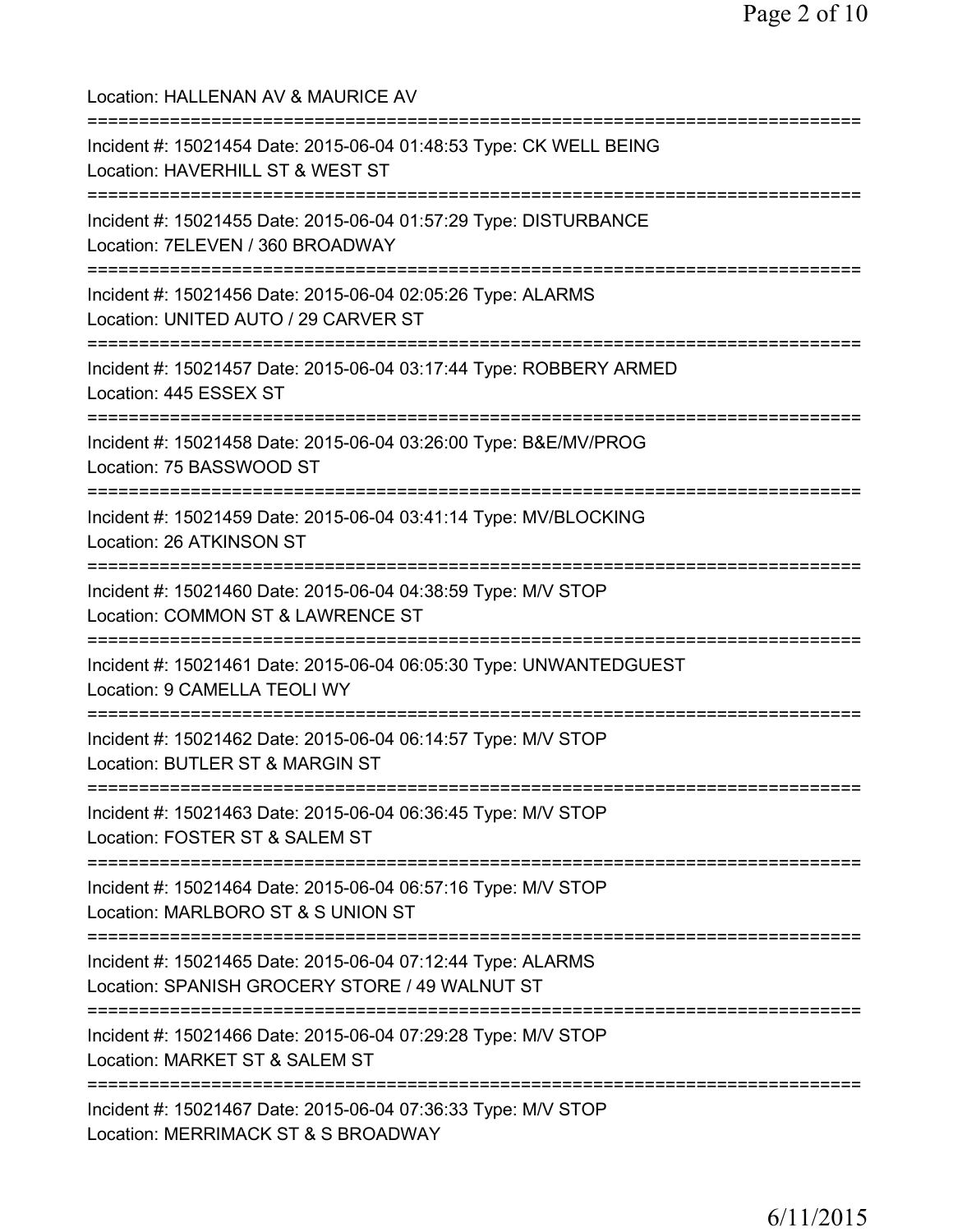| Incident #: 15021468 Date: 2015-06-04 08:04:58 Type: M/V STOP<br>Location: 35 BODWELL ST          |
|---------------------------------------------------------------------------------------------------|
| Incident #: 15021469 Date: 2015-06-04 08:37:28 Type: M/V STOP<br>Location: FRONT ST & S BROADWAY  |
| Incident #: 15021470 Date: 2015-06-04 08:49:45 Type: LIC PLATE STO<br>Location: 176 ANDOVER ST    |
| Incident #: 15021471 Date: 2015-06-04 09:03:59 Type: LIC PLATE STO<br>Location: 381 HAMPSHIRE ST  |
| Incident #: 15021472 Date: 2015-06-04 09:28:34 Type: THREATS<br>Location: 200 COMMON ST           |
| Incident #: 15021473 Date: 2015-06-04 09:52:23 Type: A&B PAST<br>Location: 53 BRADFORD ST #15     |
| Incident #: 15021474 Date: 2015-06-04 09:56:39 Type: DOMESTIC/PROG<br>Location: 488 HOWARD ST     |
| Incident #: 15021475 Date: 2015-06-04 10:08:03 Type: SUS PERS/MV<br>Location: 26 WELLS ST         |
| Incident #: 15021476 Date: 2015-06-04 10:09:34 Type: M/V STOP<br>Location: ANDOVER ST & PARKER ST |
| Incident #: 15021477 Date: 2015-06-04 10:10:35 Type: DISTURBANCE<br>Location: 257 BROADWAY        |
| Incident #: 15021478 Date: 2015-06-04 10:14:51 Type: GENERAL SERV<br>Location: 34 SHATTUCK ST     |
| Incident #: 15021479 Date: 2015-06-04 10:23:21 Type: M/V STOP<br>Location: 268 MERRIMACK ST       |
| Incident #: 15021480 Date: 2015-06-04 10:34:59 Type: B&E FOLLOW UP<br>Location: 300 CANAL ST      |
| Incident #: 15021481 Date: 2015-06-04 10:44:13 Type: ALARMS<br>Location: 142 BROADWAY             |
|                                                                                                   |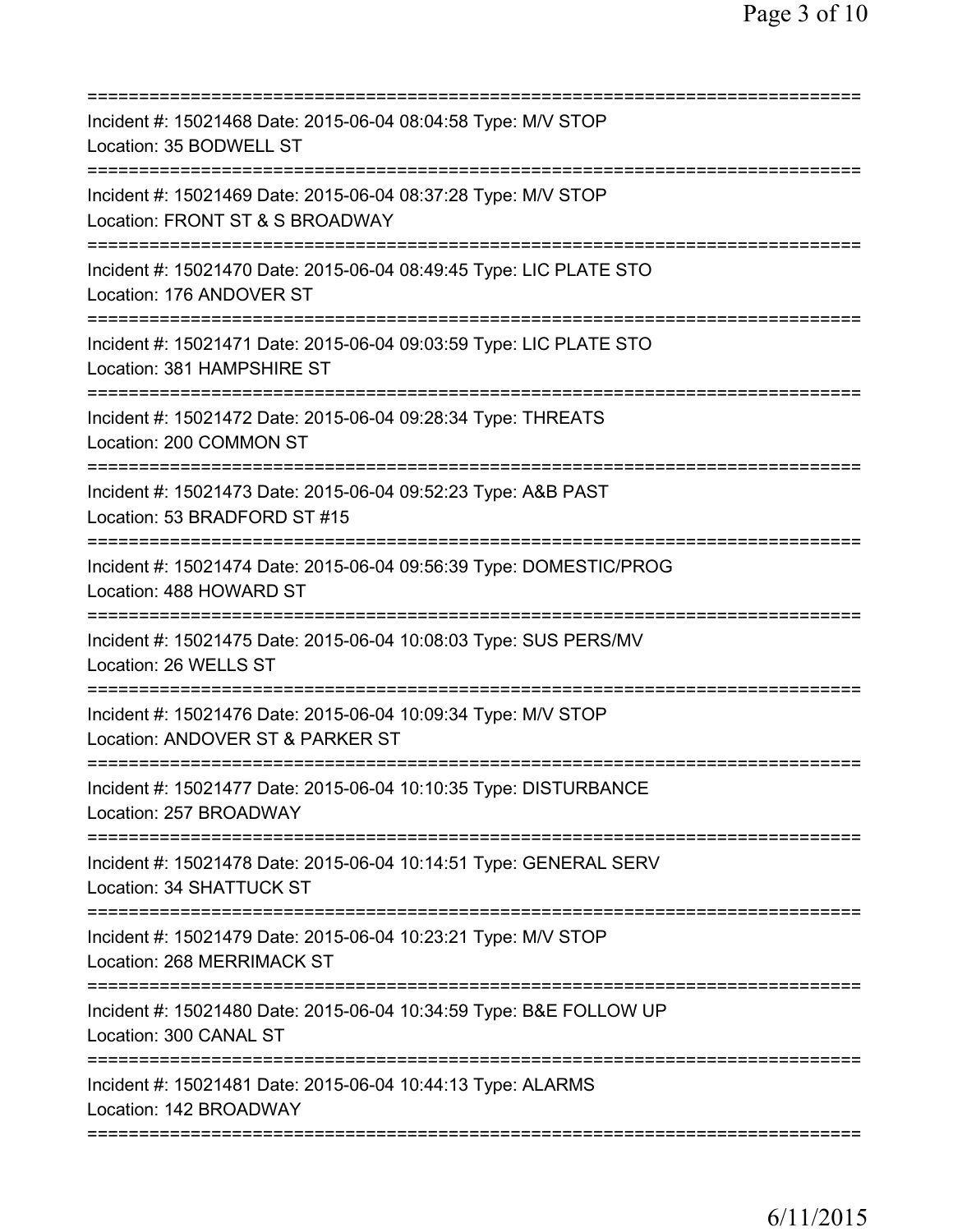| Incident #: 15021482 Date: 2015-06-04 10:46:46 Type: INVESTIGATION<br>Location: 109 FERRY ST                                          |
|---------------------------------------------------------------------------------------------------------------------------------------|
| Incident #: 15021483 Date: 2015-06-04 10:58:25 Type: B&E/PAST<br>Location: 96 NESMITH                                                 |
| Incident #: 15021484 Date: 2015-06-04 11:00:59 Type: ALARM/BURG<br>Location: 25 BERKELEY ST                                           |
| Incident #: 15021485 Date: 2015-06-04 11:04:13 Type: COURT DOC SERVE<br>Location: 45 SULLIVAN AV                                      |
| Incident #: 15021486 Date: 2015-06-04 11:11:22 Type: INVEST CONT<br>Location: 44 SPRINGFIELD ST                                       |
| Incident #: 15021487 Date: 2015-06-04 11:13:48 Type: B&E/MV/PAST<br>Location: 20 BASSWOOD ST                                          |
| Incident #: 15021488 Date: 2015-06-04 11:24:55 Type: SEX OFF. PAST<br>Location: 11 JACKSON TER FL 2                                   |
| Incident #: 15021489 Date: 2015-06-04 11:35:34 Type: DISTURBANCE<br>Location: 15 UNION ST                                             |
| ====================================<br>Incident #: 15021490 Date: 2015-06-04 11:42:10 Type: DOMESTIC/PROG<br>Location: 175 BAILEY ST |
| Incident #: 15021491 Date: 2015-06-04 12:07:34 Type: MV/BLOCKING<br><b>Location: CANAL ST</b>                                         |
| Incident #: 15021492 Date: 2015-06-04 12:08:54 Type: LARCENY/PAST<br>Location: 26 KINGSTON ST FL 1                                    |
| Incident #: 15021493 Date: 2015-06-04 12:12:47 Type: ALARMS<br>Location: 129 TRENTON ST                                               |
| Incident #: 15021494 Date: 2015-06-04 12:13:24 Type: SUS PERS/MV<br>Location: 255 ESSEX ST                                            |
| Incident #: 15021495 Date: 2015-06-04 12:30:12 Type: SHOPLIFTING<br>Location: 205 S BROADWAY                                          |
| Incident #: 15021496 Date: 2015-06-04 12:48:12 Type: GENERAL SERV                                                                     |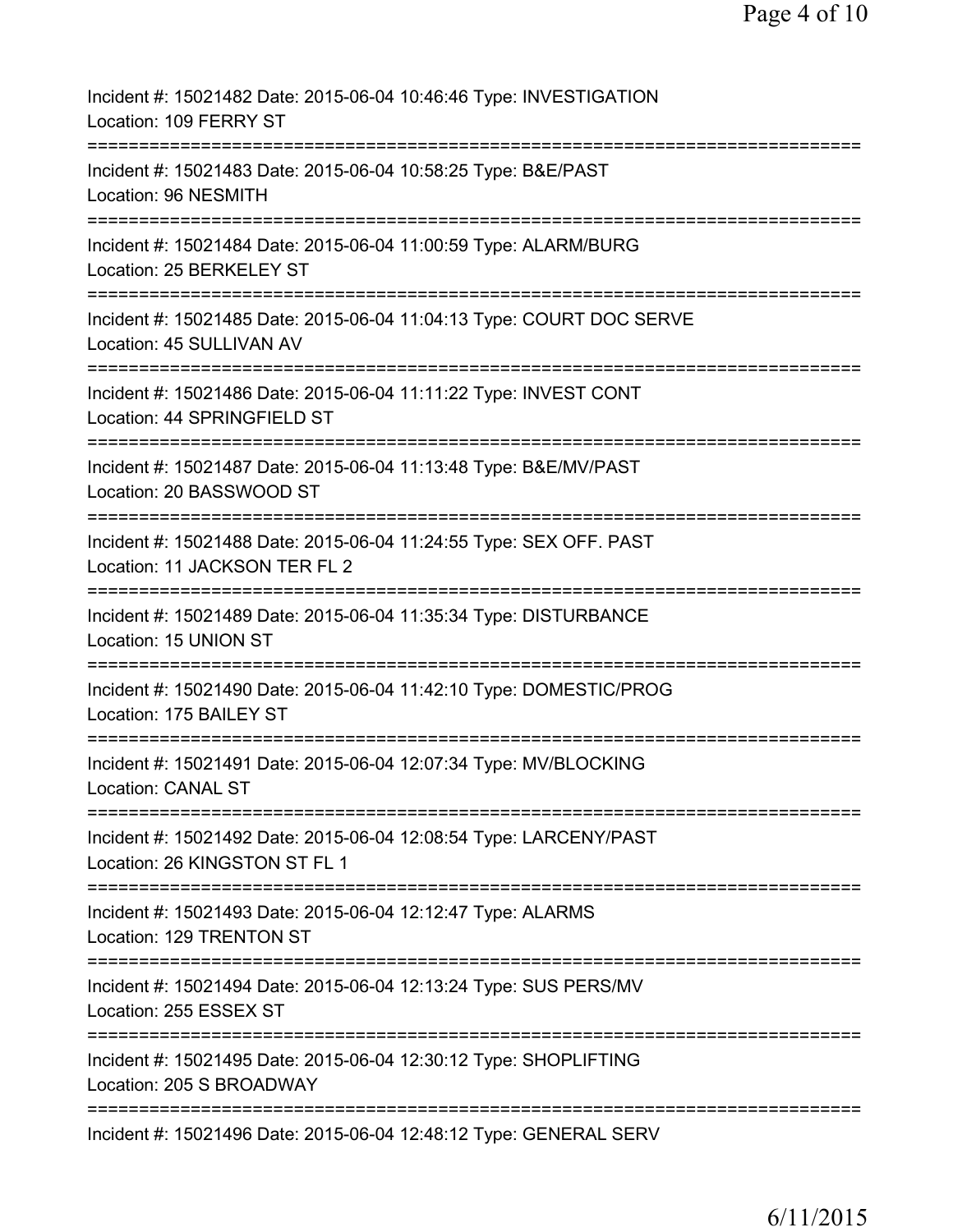| Location: 200 COMMON ST<br>====================                                                                                    |
|------------------------------------------------------------------------------------------------------------------------------------|
| Incident #: 15021497 Date: 2015-06-04 12:53:48 Type: 209A/SERVE<br>Location: 21 BRUCE ST                                           |
| Incident #: 15021498 Date: 2015-06-04 12:58:39 Type: SERVE 209A<br>Location: 150 SARATOGA ST                                       |
| Incident #: 15021499 Date: 2015-06-04 12:59:34 Type: SUS PERS/MV<br>Location: 2 MERRIMACK VIEW CT<br>=========================     |
| Incident #: 15021500 Date: 2015-06-04 13:15:24 Type: DISTURBANCE<br>Location: 148 EXCHANGE ST FL 2                                 |
| Incident #: 15021501 Date: 2015-06-04 13:28:28 Type: INVESTIGATION<br>Location: 96 NESMITH ST                                      |
| Incident #: 15021502 Date: 2015-06-04 13:30:29 Type: KEEP PEACE<br>Location: 249 BROADWAY                                          |
| Incident #: 15021503 Date: 2015-06-04 13:43:33 Type: MAN DOWN<br><b>Location: CHICKERING</b>                                       |
| Incident #: 15021504 Date: 2015-06-04 13:55:54 Type: B&E/PAST<br>Location: 300 CANAL ST                                            |
| Incident #: 15021505 Date: 2015-06-04 14:16:12 Type: SUS PERS/MV<br><b>Location: LORING ST</b>                                     |
| Incident #: 15021506 Date: 2015-06-04 14:17:48 Type: DOMESTIC/PROG<br>Location: 209 BAILEY ST                                      |
| Incident #: 15021507 Date: 2015-06-04 14:19:18 Type: AUTO ACC/NO PI<br>Location: 30 BAILEY ST                                      |
| ==================================<br>Incident #: 15021509 Date: 2015-06-04 14:27:40 Type: MEDIC SUPPORT<br>Location: 248 BROADWAY |
| Incident #: 15021508 Date: 2015-06-04 14:29:21 Type: A&B PAST<br>Location: 70 N PARISH RD                                          |
| Incident #: 15021510 Date: 2015-06-04 14:47:42 Type: SUICIDE ATTEMPT<br>Location: 77 S UNION ST                                    |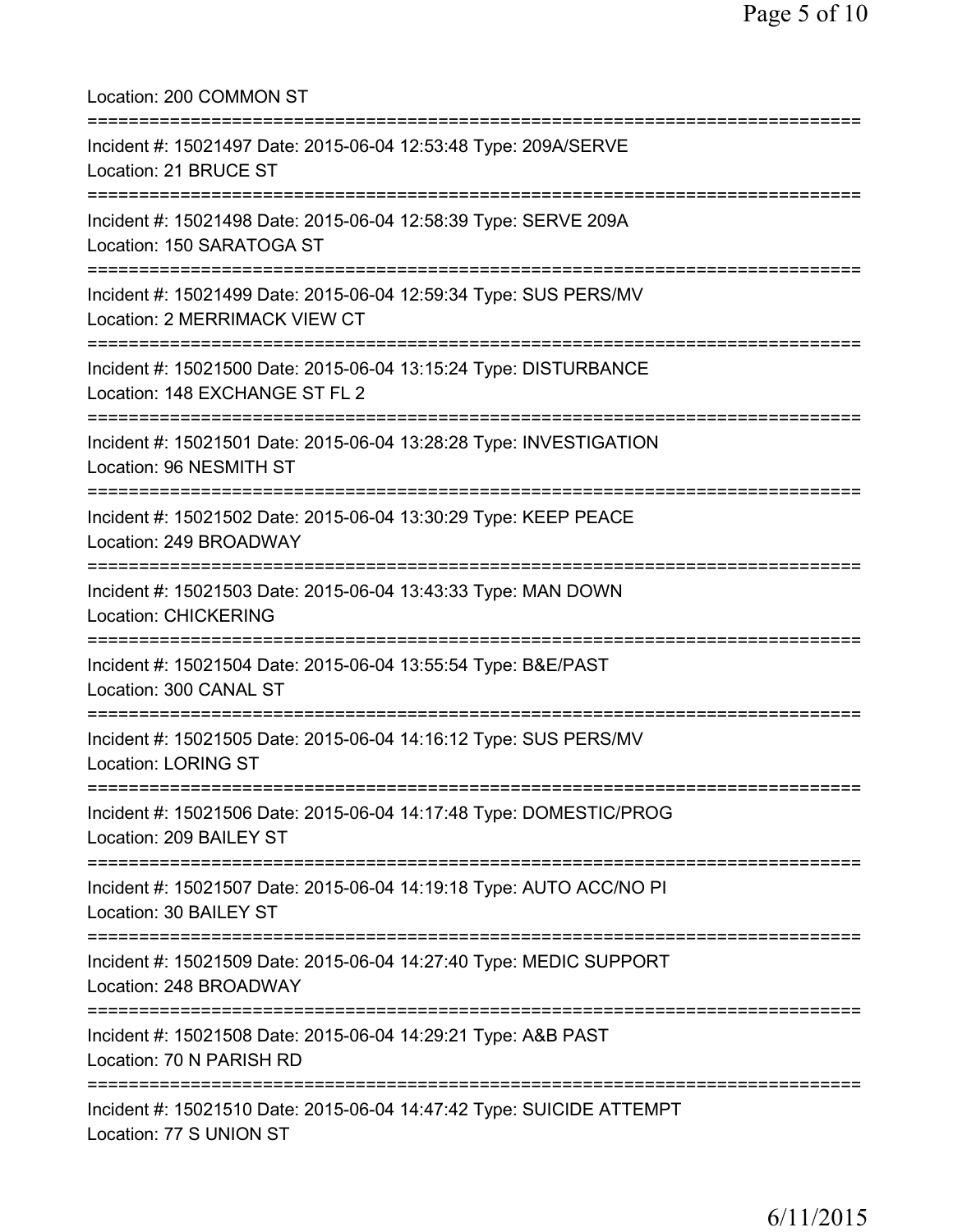| Incident #: 15021511 Date: 2015-06-04 14:52:05 Type: SUS PERS/MV<br>Location: 35 BROOKS                                                 |
|-----------------------------------------------------------------------------------------------------------------------------------------|
| Incident #: 15021512 Date: 2015-06-04 15:05:49 Type: MV/BLOCKING<br>Location: FALMOUTH ST & GARFIELD ST                                 |
| Incident #: 15021513 Date: 2015-06-04 15:10:22 Type: B&E/PAST<br>Location: 11 CHAMPLAIN AV FL 2<br>========================             |
| Incident #: 15021515 Date: 2015-06-04 15:14:10 Type: HARASSMENT<br>Location: 599 CANAL ST                                               |
| Incident #: 15021514 Date: 2015-06-04 15:17:17 Type: AUTO ACC/NO PI<br>Location: AMESBURY ST & CANAL ST<br>============================ |
| Incident #: 15021516 Date: 2015-06-04 15:22:26 Type: FIGHT<br>Location: AMES ST & YALE ST                                               |
| Incident #: 15021517 Date: 2015-06-04 15:36:12 Type: GENERAL SERV<br>Location: 223 OSGOOD ST                                            |
| Incident #: 15021518 Date: 2015-06-04 15:41:12 Type: DOMESTIC/PAST<br>Location: 2 APPLETON ST                                           |
| Incident #: 15021519 Date: 2015-06-04 15:41:39 Type: ALARMS<br>Location: 13 WILLIAM ST                                                  |
| Incident #: 15021520 Date: 2015-06-04 15:56:18 Type: ALARMS<br>Location: 35 KENDALL ST                                                  |
| Incident #: 15021521 Date: 2015-06-04 16:00:01 Type: COURT DOC SERVE<br>Location: 75 UNION ST METHUEN                                   |
| Incident #: 15021522 Date: 2015-06-04 16:01:01 Type: LOUD NOISE<br>Location: 130 BROOKFIELD ST                                          |
| Incident #: 15021523 Date: 2015-06-04 16:04:48 Type: AUTO ACC/PI<br>Location: EAST HAVERILL & HIGH                                      |
| Incident #: 15021524 Date: 2015-06-04 16:29:50 Type: KEEP PEACE<br>Location: 203 HAVERHILL ST                                           |
|                                                                                                                                         |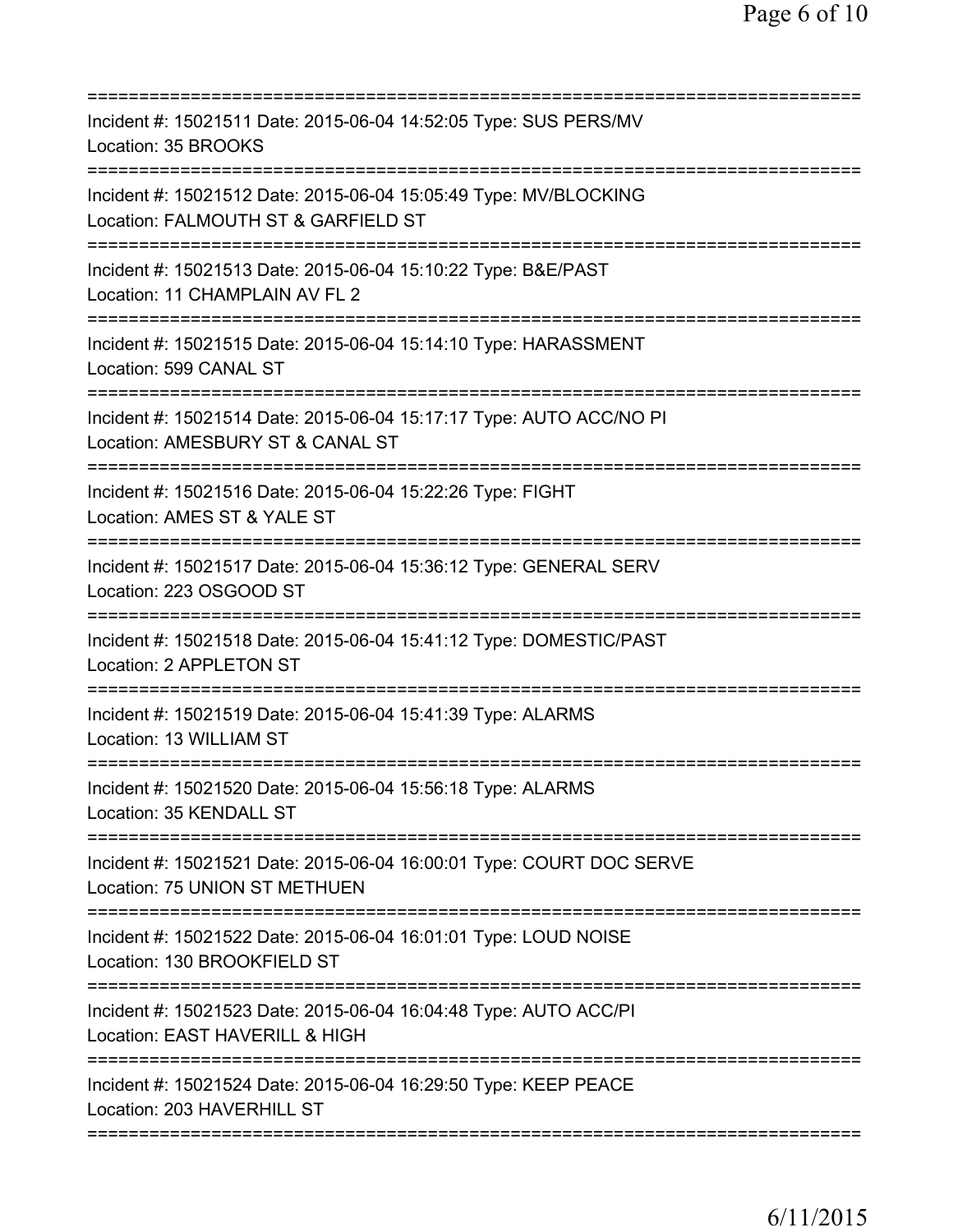| Incident #: 15021525 Date: 2015-06-04 17:08:26 Type: INVEST CONT<br>Location: 9 SHORT ST                                           |
|------------------------------------------------------------------------------------------------------------------------------------|
| Incident #: 15021526 Date: 2015-06-04 17:25:06 Type: TENANT PROB<br>Location: 153 SALEM ST                                         |
| Incident #: 15021527 Date: 2015-06-04 17:31:48 Type: AUTO ACC/NO PI<br>Location: 238 ESSEX ST                                      |
| Incident #: 15021528 Date: 2015-06-04 17:36:04 Type: KEEP PEACE<br>Location: 9 SHORT ST                                            |
| -------------<br>Incident #: 15021529 Date: 2015-06-04 17:54:47 Type: TENANT PROB<br>Location: 17 DURANT ST                        |
| ===================<br>Incident #: 15021530 Date: 2015-06-04 18:01:38 Type: DRUG OVERDOSE<br>Location: BIG N' BEEFY / 415 BROADWAY |
| Incident #: 15021531 Date: 2015-06-04 18:06:14 Type: MEDIC SUPPORT<br>Location: 208 BRUCE ST                                       |
| Incident #: 15021532 Date: 2015-06-04 18:09:37 Type: DRUG OVERDOSE<br>Location: ESSEX ST & OXFORD ST                               |
| Incident #: 15021533 Date: 2015-06-04 18:11:38 Type: MEDIC SUPPORT<br>Location: 233 JACKSON ST #8                                  |
| Incident #: 15021534 Date: 2015-06-04 18:28:48 Type: DRUG VIO<br>Location: 140 FARNHAM ST                                          |
| Incident #: 15021535 Date: 2015-06-04 18:41:45 Type: DISTURBANCE<br><b>Location: LENOX ST</b>                                      |
| ==============================<br>Incident #: 15021536 Date: 2015-06-04 18:45:58 Type: PARK & WALK<br>Location: BROOK ST           |
| Incident #: 15021537 Date: 2015-06-04 18:49:02 Type: UNKNOWN PROB<br>Location: 128 SPRINGFIELD ST                                  |
| Incident #: 15021538 Date: 2015-06-04 18:52:47 Type: SUS PERS/MV<br>Location: 24 SHATTUCK ST                                       |
| Incident #: 15021539 Date: 2015-06-04 19:05:37 Type: TENANT PROB                                                                   |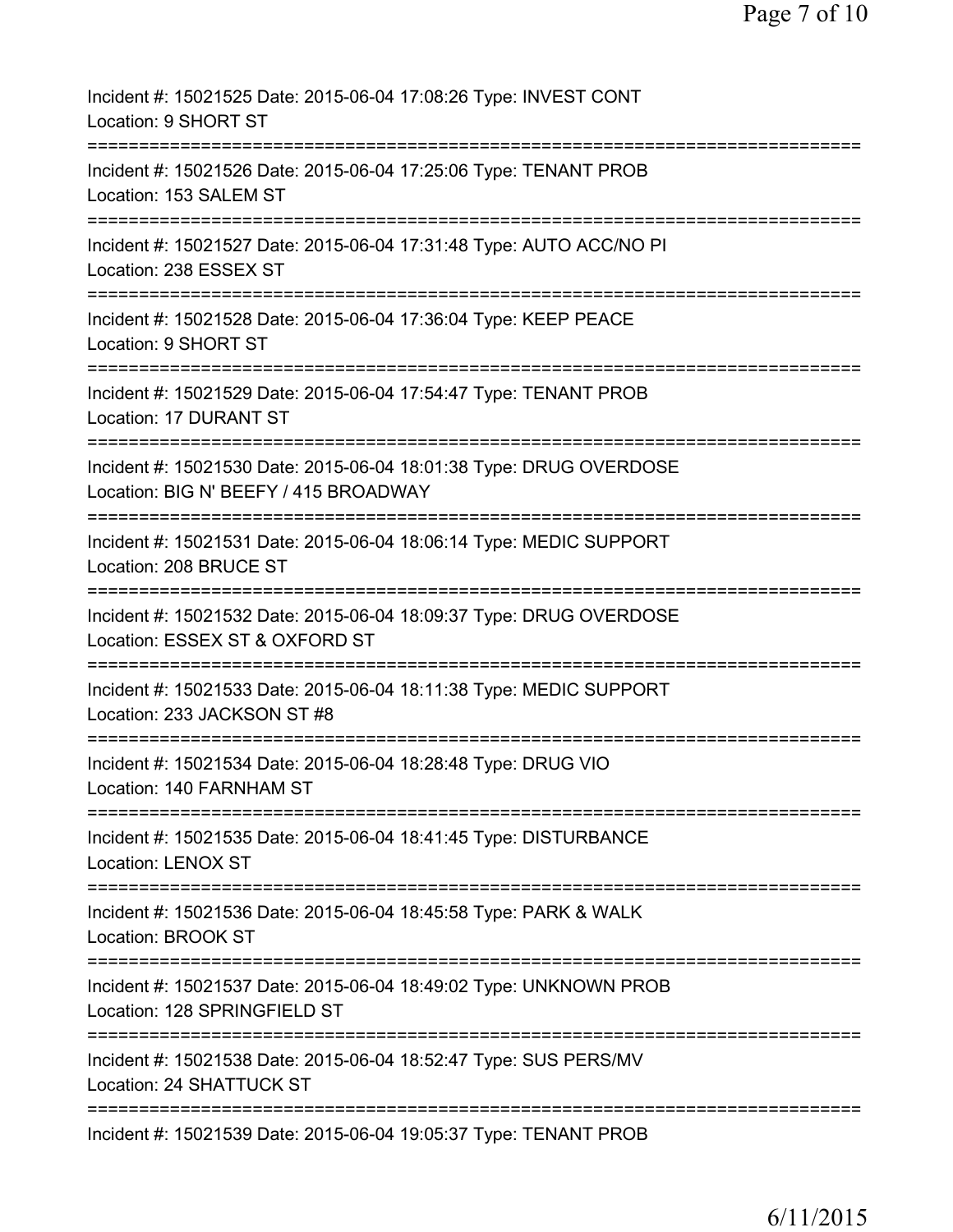Location: 208 CARLETON ST =========================================================================== Incident #: 15021540 Date: 2015-06-04 19:09:29 Type: HIT & RUN M/V Location: 102 STEARNS AV =========================================================================== Incident #: 15021541 Date: 2015-06-04 19:09:51 Type: INVEST CONT Location: 198 ESSEX ST =========================================================================== Incident #: 15021542 Date: 2015-06-04 19:11:52 Type: B&E/PAST Location: 81 WEST ST =========================================================================== Incident #: 15021543 Date: 2015-06-04 19:19:34 Type: GENERAL SERV Location: MUSEUM SQ =========================================================================== Incident #: 15021545 Date: 2015-06-04 19:24:04 Type: AUTO ACC/NO PI Location: 478 MERRIMACK ST =========================================================================== Incident #: 15021544 Date: 2015-06-04 19:24:49 Type: M/V STOP Location: 207 CARLETON ST =========================================================================== Incident #: 15021547 Date: 2015-06-04 19:30:00 Type: MEDIC SUPPORT Location: 80 BODWELL ST =========================================================================== Incident #: 15021546 Date: 2015-06-04 19:30:39 Type: PARK & WALK Location: PEMBERTON PARK =========================================================================== Incident #: 15021548 Date: 2015-06-04 20:06:29 Type: LIC PLATE STO Location: 18 BEACON ST =========================================================================== Incident #: 15021549 Date: 2015-06-04 20:10:28 Type: DOMESTIC/PROG Location: 112 SPRINGFIELD ST FL 3 =========================================================================== Incident #: 15021550 Date: 2015-06-04 20:11:12 Type: M/V STOP Location: COMMON ST & HAMPSHIRE ST =========================================================================== Incident #: 15021551 Date: 2015-06-04 20:14:25 Type: M/V STOP Location: AMES ST & HAVERHILL ST =========================================================================== Incident #: 15021552 Date: 2015-06-04 20:15:18 Type: UNWANTEDGUEST Location: 12 FALMOUTH ST =========================================================================== Incident #: 15021553 Date: 2015-06-04 20:24:13 Type: NEIGHBOR PROB Location: 204 LAWRENCE ST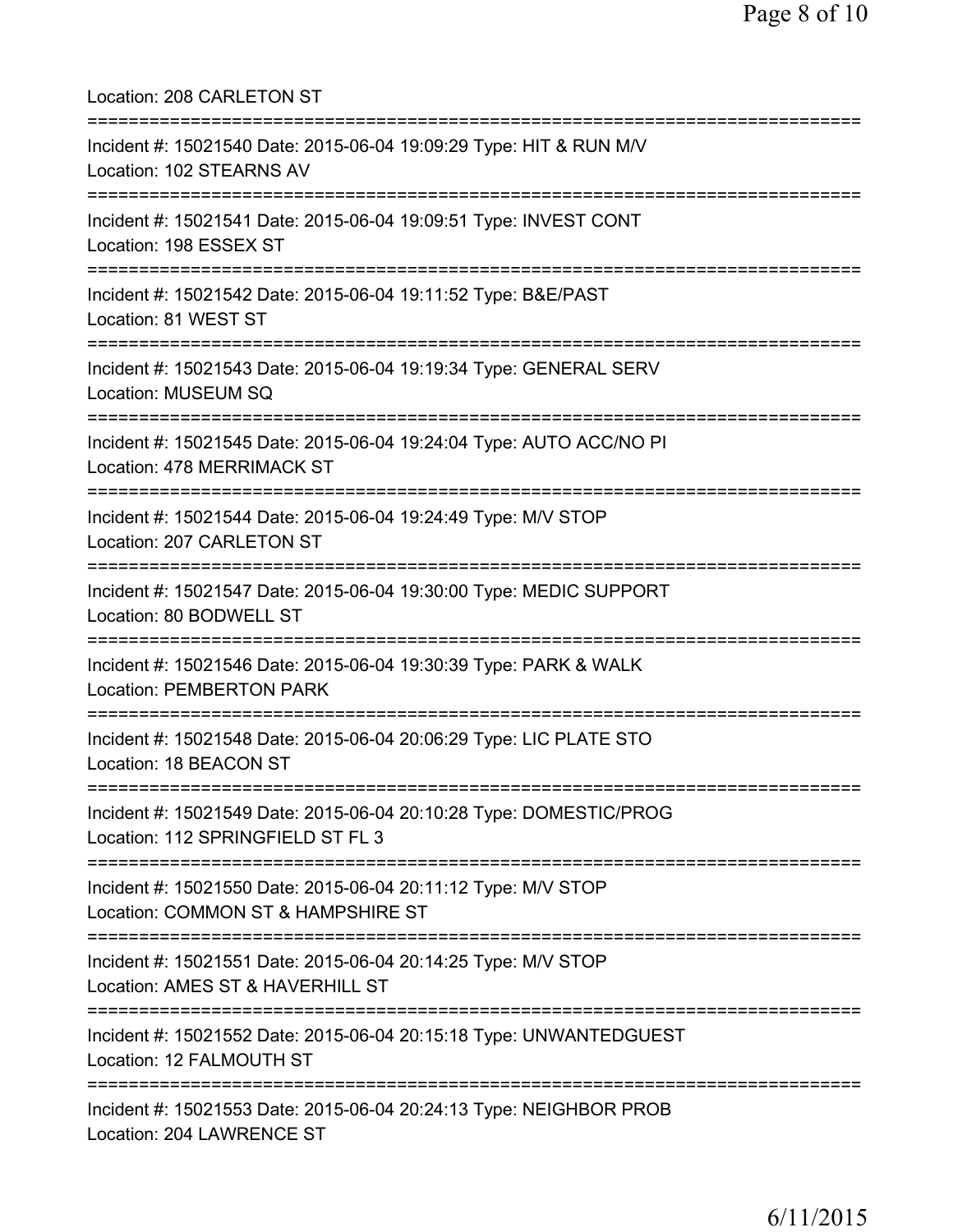| Incident #: 15021554 Date: 2015-06-04 20:51:17 Type: AUTO ACC/NO PI<br>Location: BROADWAY & PARK ST<br>======================                        |
|------------------------------------------------------------------------------------------------------------------------------------------------------|
| Incident #: 15021555 Date: 2015-06-04 21:10:38 Type: M/V STOP<br>Location: DURHAM ST & S BROADWAY                                                    |
| Incident #: 15021556 Date: 2015-06-04 21:33:55 Type: MEDIC SUPPORT<br>Location: 200 PARKER ST                                                        |
| Incident #: 15021557 Date: 2015-06-04 21:43:30 Type: MAL DAMAGE<br>Location: 220 ANDOVER ST                                                          |
| Incident #: 15021558 Date: 2015-06-04 21:44:57 Type: UNWANTEDGUEST<br>Location: 12 FALMOUTH ST FL 3                                                  |
| ======================<br>Incident #: 15021559 Date: 2015-06-04 21:50:03 Type: 209A/VIOLATION<br>Location: 302 HOWARD ST                             |
| Incident #: 15021560 Date: 2015-06-04 21:58:44 Type: 911 HANG UP<br>Location: PENSKE TRUCK / 650 S UNION ST<br>===================================== |
| Incident #: 15021561 Date: 2015-06-04 22:03:00 Type: SUS PERS/MV<br>Location: 38 BROMFIELD ST<br>--------------                                      |
| Incident #: 15021562 Date: 2015-06-04 22:09:12 Type: ALARM/BURG<br>Location: 162 MARGIN ST FL 1                                                      |
| Incident #: 15021563 Date: 2015-06-04 22:23:30 Type: CK WELL BEING<br>Location: 8 GROTON ST                                                          |
| Incident #: 15021564 Date: 2015-06-04 22:31:13 Type: M/V STOP<br>Location: CANAL ST & FRANKLIN ST                                                    |
| Incident #: 15021565 Date: 2015-06-04 22:37:48 Type: M/V STOP<br>Location: FLORENCE CT                                                               |
| Incident #: 15021566 Date: 2015-06-04 22:39:09 Type: LOUD NOISE<br>Location: 8 DIAMOND ST #20                                                        |
| Incident #: 15021567 Date: 2015-06-04 22:46:22 Type: SUS PERS/MV<br>Location: BROADWAY & HAVERHILL ST                                                |
|                                                                                                                                                      |